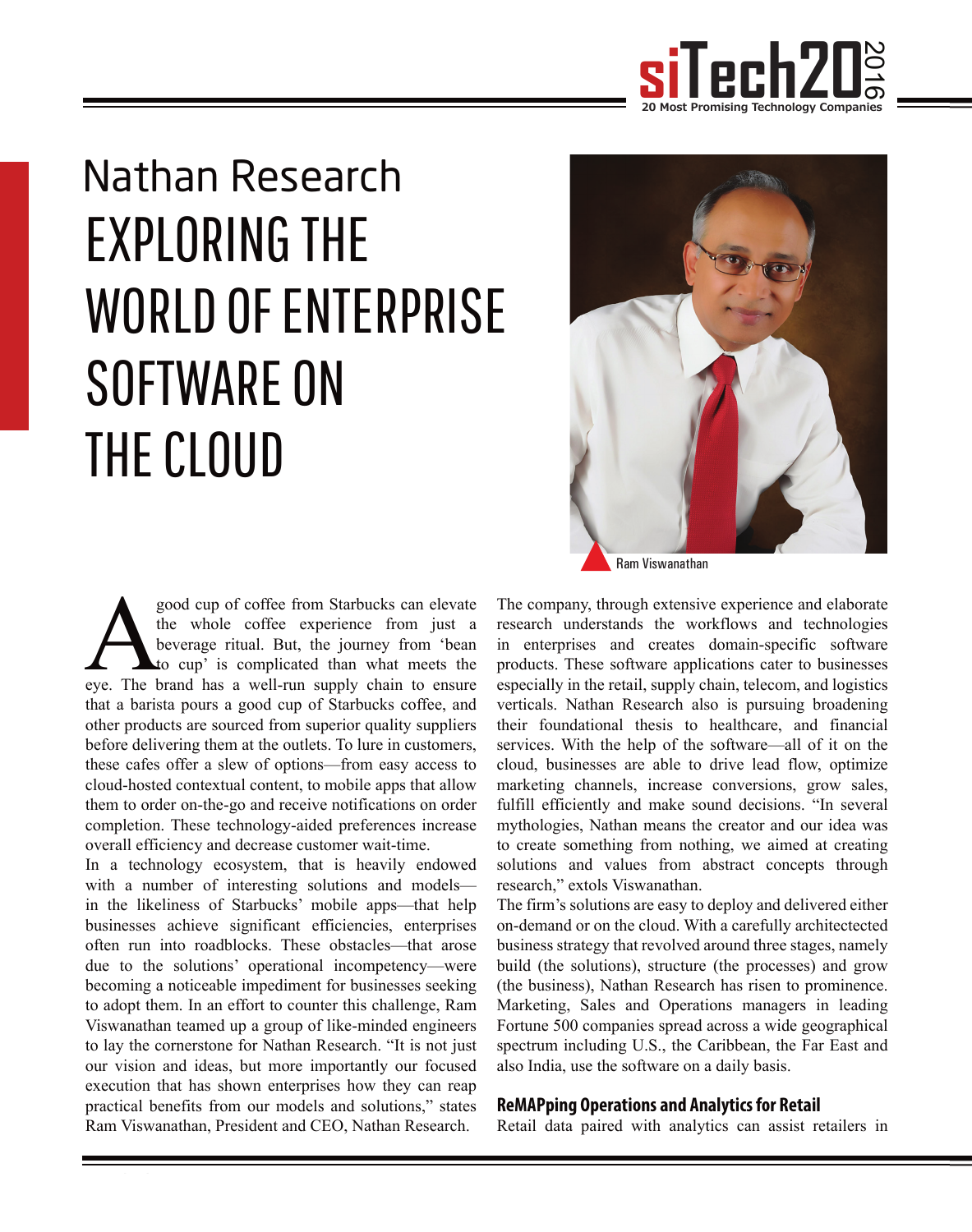understanding and responding with actionable insights to the disrupted landscape and changing customer expectations. It helps in finding new and faster ways to identify product and channel preferences, engage and serve consumers in an always-on, techaddicted world. Nathan Research's ReMAP, a web-based portfolio of solutions is a perfect example of a management and analytics platform covering all aspects of operations in a retail service.

The Lead Management System (LMS), from Nathan Research's portfolio is software that can be configured to handle various types of demand signals—from online media to brick and mortar channels. The initial consultation or interaction that takes place over the phone at a call center leads to the next step where an appointment is set for follow-up sales calls. The interaction happens through a scripted workflow in the lead management module. Users can manage digital content to set the right expectations, generate sales leads, and create effective campaigns in the Digital Marketing module. Once the prospect is well understood, the leads are transferred to field

of materials and labor. Different entities in the supply chain– service providers, material vendors and installers have visibility through their own portals. Typical example use cases are home improvement services, telecommunication services, and construction services. In addition, the firm's integrated e-business<br>framework including Product  $\&$ including Product  $\&$ Catalog Management, Storefront, e-fulfillment has found appeal among several e-tailers. The unique workflows involving processes in a foreign trade zone for importers is handled in the FTZ module.

A built-in analytics platform, AMS helps slice and dice data across demand channels, different supply channels, geographies, different products, as well as track key performance metrics for daily decision-making through operational dashboards. The firm applies data science and deep learning techniques for their analytics offerings, to detect shifting trends in customer segments, lifetime values, and operational issues.

In one instance, Nathan Research worked with a customer to establish a complete workflow from leads to sales to fulfillment using their

### It is not just our vision and our ideas, but our focused execution that has shown enterprises how they can reap practical benefits from our solutions

sales as is the practice in several retail service industries. Field sales professionals help the customers in navigating through complex projects or products where they combine and configure multiple items seamlessly and interactively through the Sales Management module (SMS).

Another module, FMS, handles Fulfillment Management to help coordinate, and orchestrate the flow

platform. The customer had a complex workflow which was affecting their sales and operations. Nathan Research understood the workflow of the customer and configured a solution using the ReMAP platform, as a result of which the customer was able to address the demand and capacity issues, increase lead flow and conversions, optimize pricing, grow sales by 25 percent, reduce the cycle time by 10 plus days and increase customer satisfaction by several index points.

#### **Reaching the Destination**

redesimaling and repeating with of russes) and labor. Princes interest into a priori interest interest into a statistical particular interest into a statistical particular interest into a statistical particular interest i "It is an honor to have become friends with and be a trusted advisor to some of my key customers. I strive to understand the goals and objectives that drive them and see how we can contribute to their success," says Viswanathan. Building such trusted relationships with customers, and focused execution are some of the things driving the success of Nathan Research. Viswanathan is also active in the Dallas Entrepreneurial Community, and chairs a young entrepreneur program called TiE Young Entrepreneurs (TYE). It is a program aimed at high school kids, helping them in idea generation, planning, selling, financing and launching ventures, and culminates in a pitch event. "My attempt to give back to society by preparing leaders of tomorrow hopefully. Also keeps me young!" says Viswanathan. The technology evangelist shuttles back and forth between Dallas, Silicon Valley and Chennai, India where he has built and is growing an India operation."My employees are my extended family," says Viswanathan, who carefully handpicked the initial team and still spends a lot of time mentoring and coaching employees and empowers them. Looking ahead, I see us as having a major play as a niche provider of differentiated, leadingedge, enterprise software on the cloud for customers in several industry verticals. Workflow optimization, Omnichannel strategies and Machine Learning are areas we expect to place a heavy emphasis on in the future. We are continuously pushing the edge on the adoption and leverage of technology trends. It is demanding, yet exciting," concludes Viswanathan. si